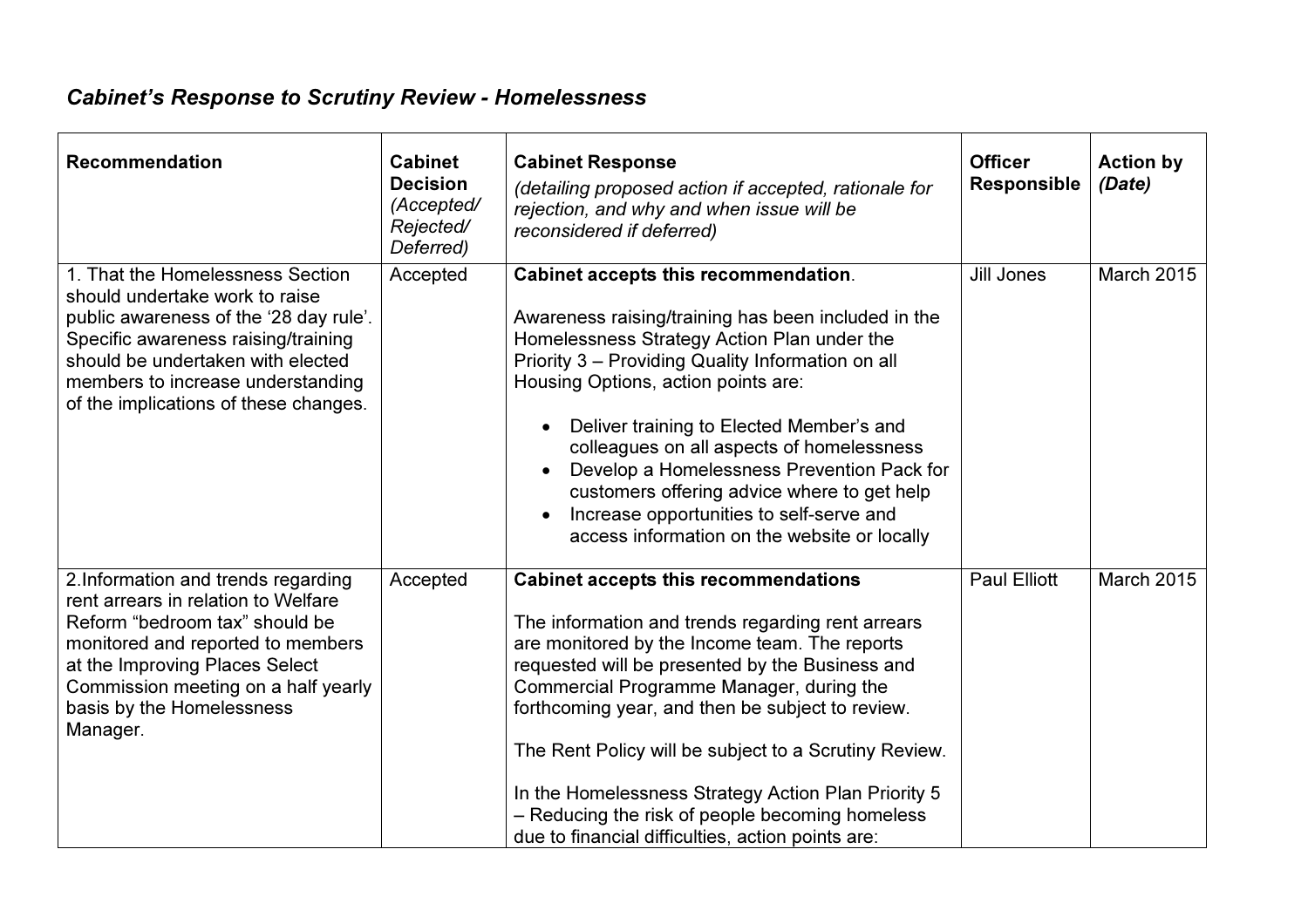|                                                                                                                                                                                                                                              |          | Implement changes to the Allocation policy<br>(Sandra Tolley)<br>Implement a new Rent Policy (Paul Elliott)<br>Ensure early intervention and prevention is<br>$\bullet$<br>offered through advice to tenants and joint<br>working                                                                                                                                                                                                                                                                                                                                |                                  |                   |
|----------------------------------------------------------------------------------------------------------------------------------------------------------------------------------------------------------------------------------------------|----------|------------------------------------------------------------------------------------------------------------------------------------------------------------------------------------------------------------------------------------------------------------------------------------------------------------------------------------------------------------------------------------------------------------------------------------------------------------------------------------------------------------------------------------------------------------------|----------------------------------|-------------------|
| 3. The Private Sector Housing Officer<br>to explore the option of issuing a<br>newsletter to private sector landlords<br>to promote the benefits of the private<br>rented sector and how they can<br>contribute to reducing<br>homelessness. | Rejected | Cabinet amends this recommendation to offer an<br>alternative method of communication with<br>private sector landlords<br>Previously a landlord newsletter was produced with<br>private sector support funding but this is no longer<br>available.<br>It is anticipated that other methods of<br>communication, i.e. Council website, landlord forums<br>and the landlord accreditation will offer ample<br>opportunities to promote the benefits of the private<br>rented sector and how they can contribute towards<br>reducing homelessness. See also 4 below | Paul Benson                      | December<br>2014  |
| 4. Improve communications between<br>the Homelessness Team and private<br>sector landlords via the Private<br>Sector Housing Officer, holding<br>regular meetings and being proactive<br>in reducing the number of empty<br>properties.      | Accepted | Cabinet accepts this recommendation.<br>In the Homelessness Strategy Action Plan - Priority<br>6, Helping more people to access and sustain private<br>rented accommodation, the action points are:<br>Meet with Landlords to encourage them to<br>provide information on available empty<br>properties to the Housing Options team<br>Promote intensive tenancy support to sustain<br>tenancies and prevent homelessness<br><b>Facilitating Housing Health and Safety Rating</b><br>System (HHSRS) inspections to improve<br>standards                          | Paul Benson<br>Lianne<br>Hancock | <b>March 2015</b> |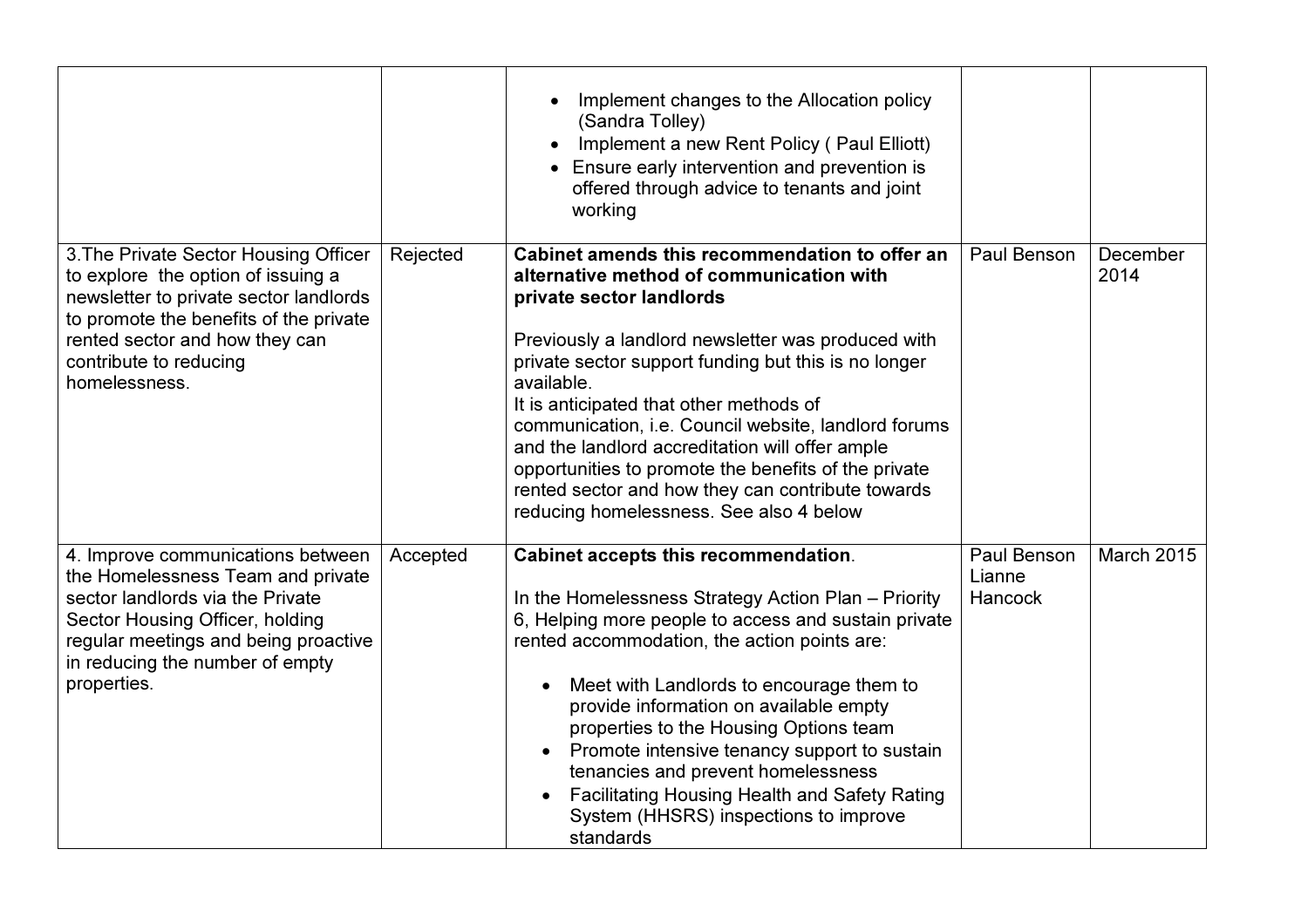|                                                                                                                                                                                                               |          | The homelessness team encourage the<br>customer to consider private sector<br>accommodation to alleviate their<br>homelessness.                                                                                                                                                                                                                                                                                                                                                                                                                                                                                                                                                                                                                                                                                                              |            |                   |
|---------------------------------------------------------------------------------------------------------------------------------------------------------------------------------------------------------------|----------|----------------------------------------------------------------------------------------------------------------------------------------------------------------------------------------------------------------------------------------------------------------------------------------------------------------------------------------------------------------------------------------------------------------------------------------------------------------------------------------------------------------------------------------------------------------------------------------------------------------------------------------------------------------------------------------------------------------------------------------------------------------------------------------------------------------------------------------------|------------|-------------------|
| 5. The Homelessness Section<br>continue to explore potential<br>partnership options to address the<br>lack of bed space provision,<br>particularly for women and young<br>people who need additional support. | Accepted | Cabinet accepts this recommendation.<br>In the Homelessness Strategy Action Plan - Priority<br>2, Ending Rough Sleeping in Rotherham and Priority<br>4, Reviewing the provision of temporary<br>accommodation the actions are:<br>Work with partners to ensure we provide<br>advice and support for rough sleepers<br>Work with partners to access<br>accommodation<br>Support bids from the voluntary sector for<br><b>Fair Chance Funding</b><br>Submit a sub-regional bid for funding to<br>assist single homeless households access<br>accommodation.<br>Apply the 'No Second Night Out' protocol<br>Assess the availability of temporary<br>accommodation/direct hostels in<br>Rotherham and the sub-region<br>Work sub-regionally to access bed spaces<br>Review the suitability and success of<br>supported and move on accommodation | Jill Jones | <b>March 2015</b> |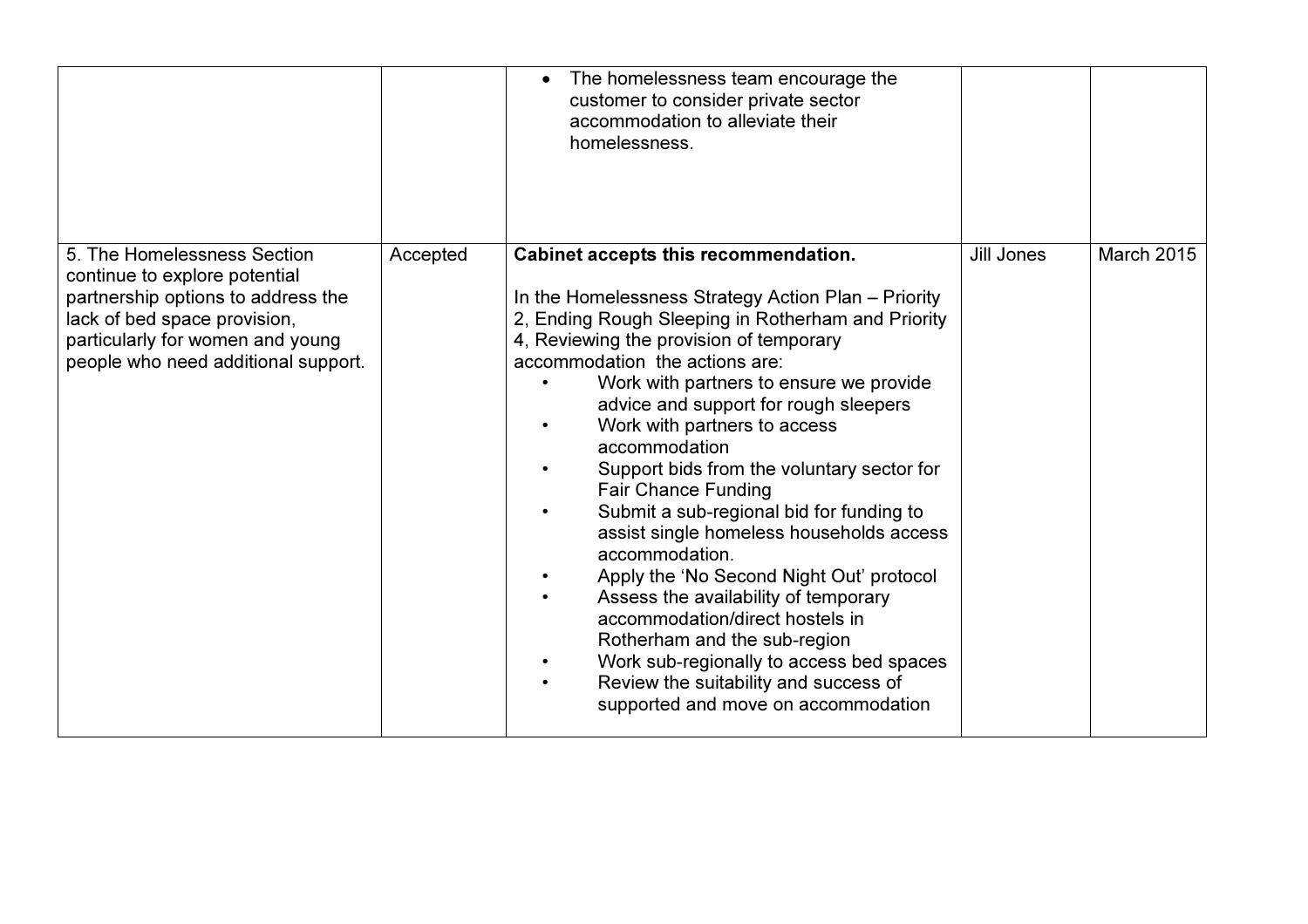| 6. Explore the above and other                                                                                                                | Accepted | Cabinet accepts this recommendation.                                                                                                                                                                                                                                                                                                                                                | <b>Jill Jones</b> | <b>March 2015</b> |
|-----------------------------------------------------------------------------------------------------------------------------------------------|----------|-------------------------------------------------------------------------------------------------------------------------------------------------------------------------------------------------------------------------------------------------------------------------------------------------------------------------------------------------------------------------------------|-------------------|-------------------|
| potential opportunities for joint                                                                                                             |          |                                                                                                                                                                                                                                                                                                                                                                                     |                   |                   |
| service provision sub regionally via                                                                                                          |          | To take forward this suggestion of working sub-                                                                                                                                                                                                                                                                                                                                     |                   |                   |
| the South Yorkshire Leader's                                                                                                                  |          | regionally it is proposed that the issue of lack of bed                                                                                                                                                                                                                                                                                                                             |                   |                   |
| meeting.                                                                                                                                      |          | spaces is raised at the South Yorkshire Leader's                                                                                                                                                                                                                                                                                                                                    |                   |                   |
|                                                                                                                                               |          | meeting to consider how this aim can be achieved.                                                                                                                                                                                                                                                                                                                                   |                   |                   |
|                                                                                                                                               |          | In the Homelessness Strategy Action Plan - Priority                                                                                                                                                                                                                                                                                                                                 |                   |                   |
|                                                                                                                                               |          | 4, Reviewing the provision of temporary                                                                                                                                                                                                                                                                                                                                             |                   |                   |
|                                                                                                                                               |          | accommodation, one of the actions is to:                                                                                                                                                                                                                                                                                                                                            |                   |                   |
|                                                                                                                                               |          | Identify how a customer may access a bed<br>space sub-regionally                                                                                                                                                                                                                                                                                                                    |                   |                   |
|                                                                                                                                               |          | This action will allow us to explore this possibility.                                                                                                                                                                                                                                                                                                                              |                   |                   |
|                                                                                                                                               |          | A paper needs to be prepared by the Homelessness<br>Manager and this will be presented initially to the<br>South Yorkshire Leader's meeting by the Leader to<br>brief the group on Rotherham's suggestion to allow<br>access to hostel spaces sub-regionally, and gain<br>their view – if accepted then further work will be<br>carried out at the sub-regional homelessness group. |                   |                   |
|                                                                                                                                               |          |                                                                                                                                                                                                                                                                                                                                                                                     | Tom bell          | <b>March 2015</b> |
| 7. Develop a coherent, cross service<br>approach to tackling empty<br>properties within the Rotherham<br>Borough utilising existing resources | Accepted | <b>Cabinet accepts this recommendation</b><br>The Homelessness Strategy Action Plan - Priority 6,<br>Helping more people to access and sustain private<br>rented accommodation encourages landlords to offer<br>up available empty properties to the Housing Options<br>team.                                                                                                       |                   |                   |
|                                                                                                                                               |          | Council Tax empty property lists will be used to<br>identify those private rented sector properties that<br>have been utilised to support the Council's<br>homelessness programme.                                                                                                                                                                                                  |                   |                   |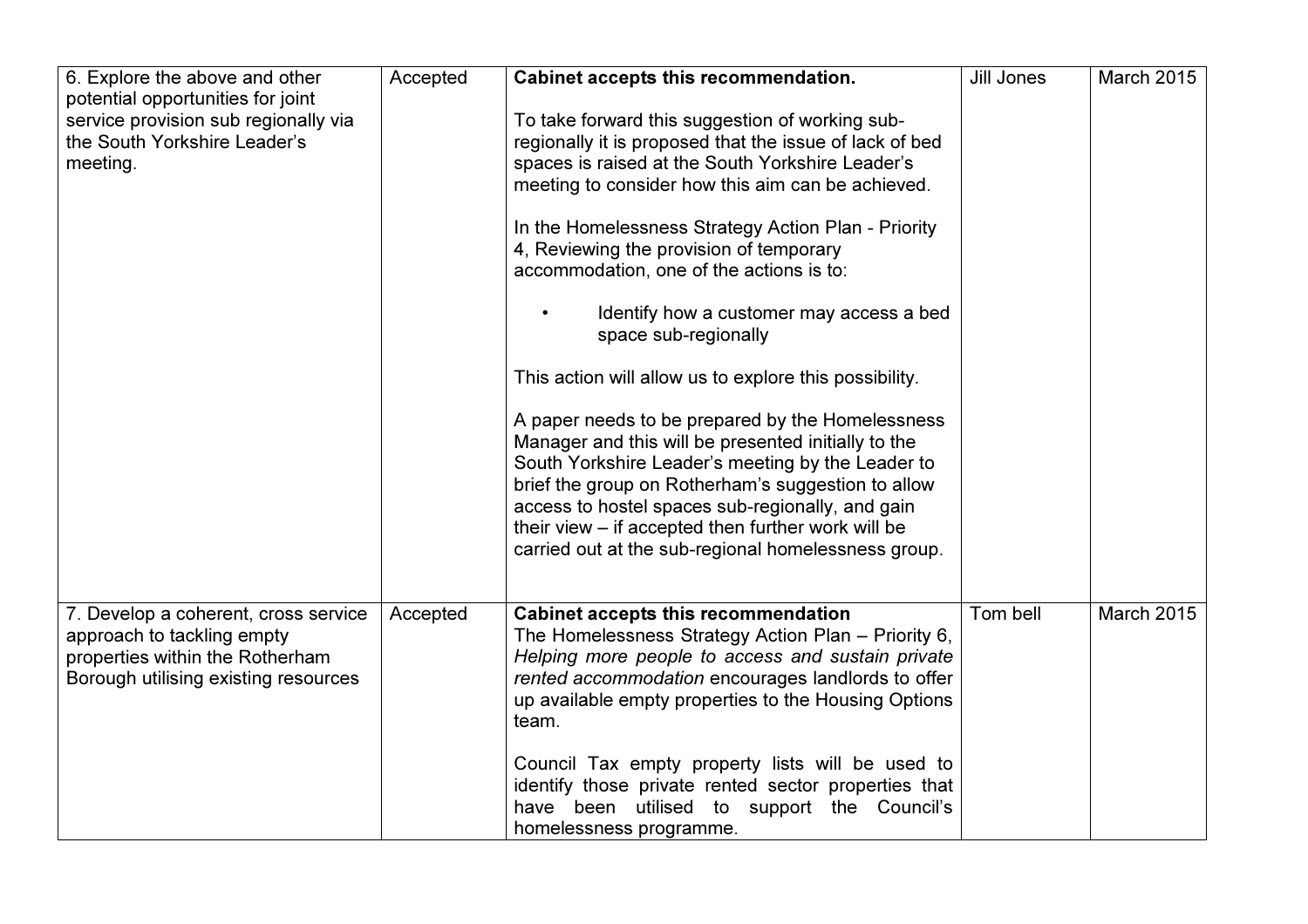|                                                                                                           |          | Private empty property owners will be informed of<br>opportunities to offer their properties for letting, either<br>as landlords or to letting agents who will manage<br>them on their behalf, to assist in meeting the<br>homelessness demand.<br>We have approval to utilise Empty Dwelling<br>Management Orders (EDMO's) and Enforced Sale<br>proceedings to assist with bringing empty properties<br>back into use, these methods will be included into a<br>new Empty Property Policy which will to support their<br>use as an intervention to prevent potential<br>homelessness.<br>We will provide support to Revenues and Benefits to<br>enable empty<br>property<br>owners<br>to<br>access<br>assistance/schemes offered by the Council and third<br>parties i.e. HOPE, which may help bring empty<br>properties back into use. |            |                   |
|-----------------------------------------------------------------------------------------------------------|----------|------------------------------------------------------------------------------------------------------------------------------------------------------------------------------------------------------------------------------------------------------------------------------------------------------------------------------------------------------------------------------------------------------------------------------------------------------------------------------------------------------------------------------------------------------------------------------------------------------------------------------------------------------------------------------------------------------------------------------------------------------------------------------------------------------------------------------------------|------------|-------------------|
| 8. Consider ways to provide tenancy<br>support to private sector tenants<br>within the Rotherham Borough. | Accepted | <b>Cabinet accepts this recommendation</b><br>There is already provision for tenancy support within<br>all housing sectors which is provided by Supporting<br>People floating support services.<br>In addition, to prevent failed tenancies in the private<br>rented sector, the Tenancy Intervention Officers who<br>are part of the Homelessness team will provide<br>intensive support at the start of the tenancy as<br>required, and will intervene if tenants or landlords<br>have issues which may put the accommodation at<br>risk at any time.                                                                                                                                                                                                                                                                                  | Jill Jones | <b>March 2015</b> |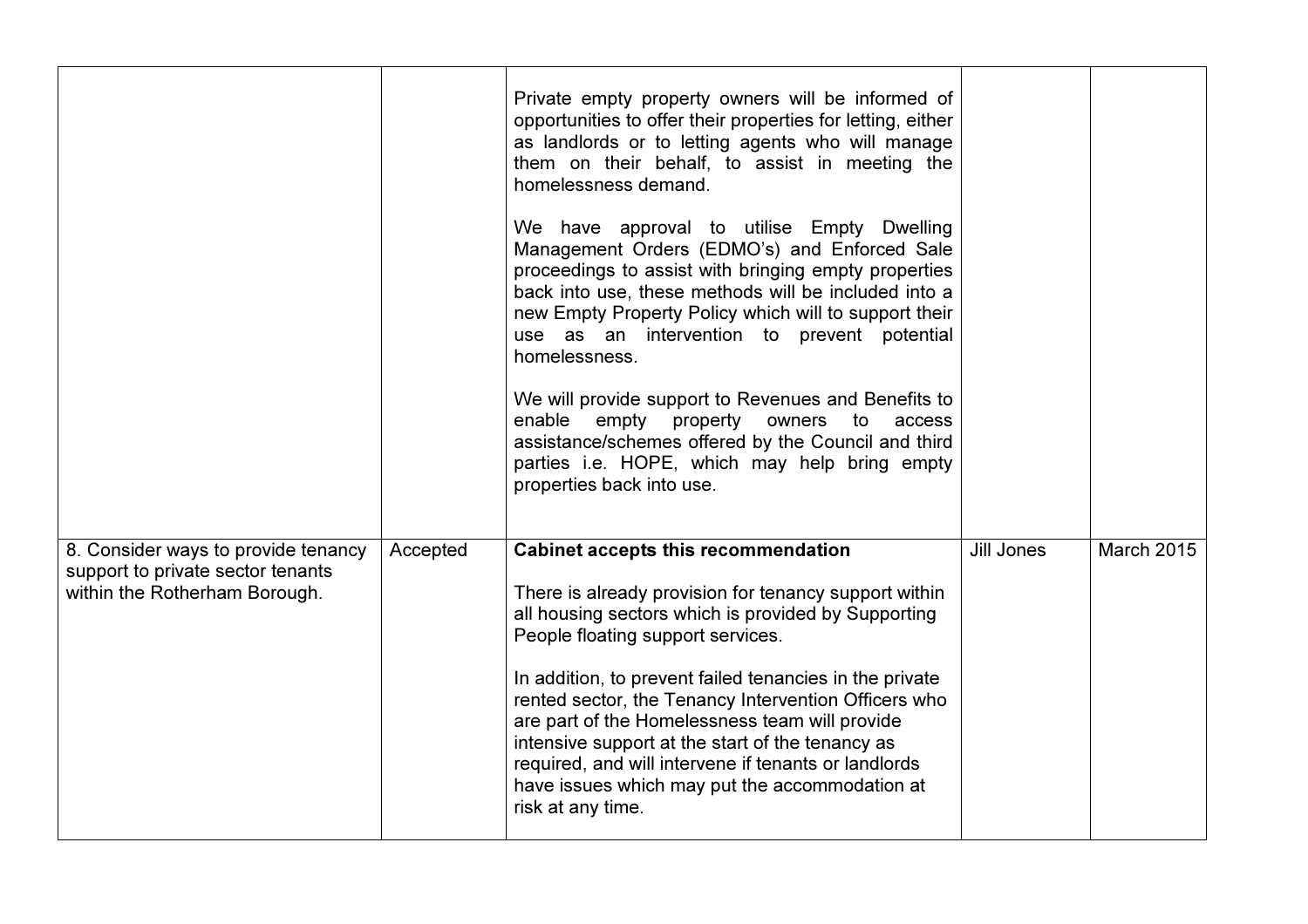|                                                                                                                    |          | In the Homelessness Strategy Action Plan - Priority<br>6, Helping more people to access and sustain private<br>rented accommodation, two of the actions are:<br>Ensure that private sector tenants are<br>supported to sustain their tenancy<br>Develop and implement services to sustain<br>tenancies and prevent homelessness<br>Review the paper bond scheme and<br>consider other appropriate alternatives<br>such as a guaranteed rent scheme for the<br>first month of the tenancy                                                                                                                                                                                                                                                                                                                                                                                   |                   |                   |
|--------------------------------------------------------------------------------------------------------------------|----------|----------------------------------------------------------------------------------------------------------------------------------------------------------------------------------------------------------------------------------------------------------------------------------------------------------------------------------------------------------------------------------------------------------------------------------------------------------------------------------------------------------------------------------------------------------------------------------------------------------------------------------------------------------------------------------------------------------------------------------------------------------------------------------------------------------------------------------------------------------------------------|-------------------|-------------------|
| 9. The Homelessness Manager to<br>arrange implementing the suggested<br>improvements to the crash pad<br>provision | Accepted | Cabinet accepts this recommendation.<br>In the Homelessness Strategy Action Plan - Priority<br>4, Reviewing the provision of temporary<br>accommodation, the action points are:<br>Undertake reality checks of temporary<br>accommodation<br>Carry out a 6 monthly review of crash<br>pads, location, standards, and information<br>available to the customer when they arrive<br>The above actions are now implemented<br>In addition we will consider feedback from customers<br>of their experience whilst in temporary<br>accommodation, and respond to suggestions to<br>improve our services<br>Regular inspections of the properties and the<br>provision of support for occupants are embedded in<br>the service. This includes:<br>Development of information for occupants<br>$\bullet$<br>about the local area<br>• Visit twice per week to check occupancy and | <b>Jill Jones</b> | <b>March 2015</b> |